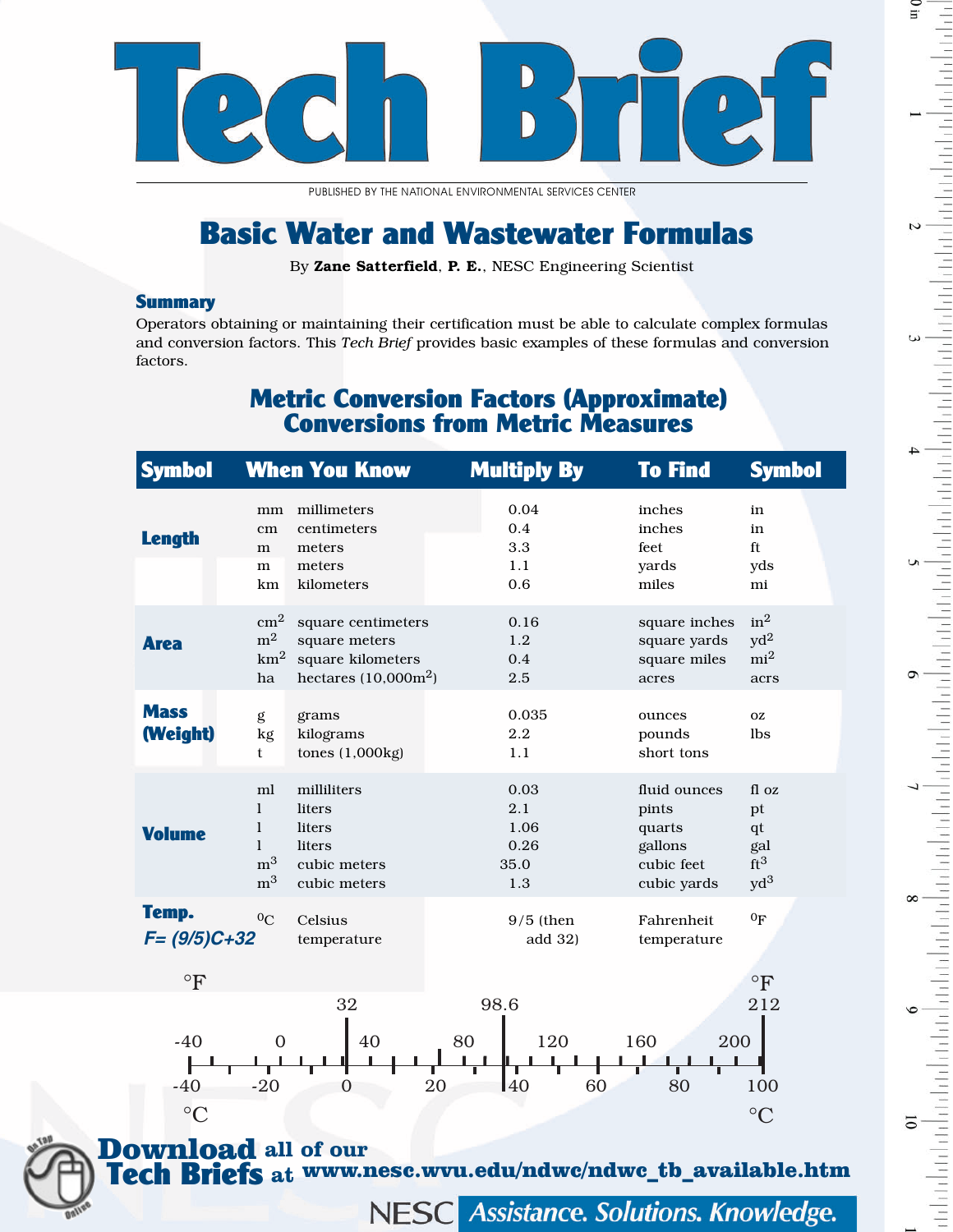## Basic Water and Wastewater Formulas

| Area, $ft^2$                                                                  | Circle,                                    | Rectangle, Width, $ft$ x Length, $ft$<br>(Diameter, ft) <sup>2</sup> $\pi$                                               | Removal, %                                                                                | $In - Out$<br>In<br><b>Solution Strength</b> , % Weight of Chemical $_{\text{X}}$ 100 |  |
|-------------------------------------------------------------------------------|--------------------------------------------|--------------------------------------------------------------------------------------------------------------------------|-------------------------------------------------------------------------------------------|---------------------------------------------------------------------------------------|--|
| Backwash Rate, $gpm/ft^2$<br>Flow, gpm<br>Area, $ft^2$                        |                                            |                                                                                                                          | Weight of Solution<br><b>Surface Overflow Rate</b> , $qpd/ft^2$ Flow, gpd                 |                                                                                       |  |
| <b>Filtration Rate</b> , $gpm/ft^2$                                           |                                            | Flow, gpm<br>Area, $ft^2$                                                                                                | Temperature                                                                               | Area, $ft^2$<br>$\mathrm{F}(1.8 \mathrm{X} \mathrm{C}) + 32$<br>°C (°F-32) $(5/9)$    |  |
| Chlorine Dose, $mg/L$<br>$Cl_2$ Demand, mg/L+Free $Cl_2$ Residual, mg/L       |                                            | Velocity, ft/sec                                                                                                         | Flow, $ft^3/sec$<br>Area, $ft^2$                                                          |                                                                                       |  |
| Circumference<br>of a circle, $ft$                                            |                                            | $(\pi)$ (Diameter, ft)<br><sub>or</sub><br>$2(\pi)$ (Radius, ft)                                                         | Volume, $ft^3$                                                                            | Rectangle; Width, $ft$ x Length, $ft$ x Height, $ft$                                  |  |
| Detention time, hrs (Volume, gal)(24 hrs/day)<br>Flow, gpd                    |                                            | Cylinder; $\pi$ (Diameter, $ft$ ) <sup>2</sup> (Height, ft)<br>4<br>Cone; $\pi$ (Diameter, ft) <sup>2</sup> (Height, ft) |                                                                                           |                                                                                       |  |
| Flow, cfs                                                                     |                                            | (Velocity, $ft/sec$ ) (Area, $ft2$ )                                                                                     | 12                                                                                        |                                                                                       |  |
| Velocity, ft/sec                                                              | Flow, cfs<br>Area, $ft^2$                  |                                                                                                                          | Sphere; $\pi$ (Diameter, ft) <sup>3</sup>                                                 | 6                                                                                     |  |
| Velocity, ft/sec                                                              |                                            | Distance,ft.<br>Time, sec.                                                                                               | <b>Reservoir Volume</b> , gal. =                                                          | Volume, ac-ft x 43,560 ft <sup>2</sup> /ac. x 7.48 gal/ft <sup>3</sup>                |  |
| Water Horsepower, HP                                                          |                                            | $[Flow, gpm)$ (Head, $ft$ )<br>3960                                                                                      | <b>Reservoir Surface Area.</b> ac. =<br>Surface Area, $ft2$<br>43,560 ft <sup>2</sup> /ac |                                                                                       |  |
| <b>Pounds</b> , <i>lbs</i> (Flow, <i>MGD</i> )(Conc. $mg/L$ )(8.34<br>lbs/gal |                                            |                                                                                                                          | $Slope =$                                                                                 | Fall, ft<br>Length, ft                                                                |  |
| <b>Power</b> , watts<br><b>Power Factor</b>                                   | Actual Power, watts<br>Apparent Power, V-A | (Voltage, volts)(Current, amp)                                                                                           | $Grade =$                                                                                 | Rise, ft<br>Run, ft                                                                   |  |
|                                                                               |                                            |                                                                                                                          |                                                                                           |                                                                                       |  |

## Conversion Factors

| 1 ft <sup>3</sup> water = 7.48 gal   | 1 liter/sec = $15.85$ gpm         | 1 kilowatt = $1.34$ HP     |
|--------------------------------------|-----------------------------------|----------------------------|
| $1 \text{ yd}^3 = 27 \text{ft}^3$    | 1 acre = $43,560$ ft <sup>2</sup> | $1$ HP = 550 ft-lbs/sec    |
| 1 gal water = $8.34$ lbs             | $1$ psi = 2.31 feet of water      | $1$ HP = 0.746 kilowatts   |
| 1 ft <sup>3</sup> water = $62.4$ lbs | $1 \text{ mg/L} = 1 \text{ ppm}$  | 1 meter = $3.28$ feet      |
| $1 \text{ MGD}^* = 694 \text{ gpm}$  | $1\% = 10,000 \text{ mg/L}$       | $1$ mile = 5280 feet       |
| $1 \text{ MGD} = 1.547 \text{ cfs}$  | 1 kilogram = $2.20$ lbs           | 1 kilopascal = $0.145$ psi |
| 1 liter = $0.264$ gal                | 1 centimeter = $0.394$ inches     | $\pi$ (Pi) = 3.1416        |
|                                      | *MGD = million gallons per day    |                            |





 $\otimes$ 

 $\infty$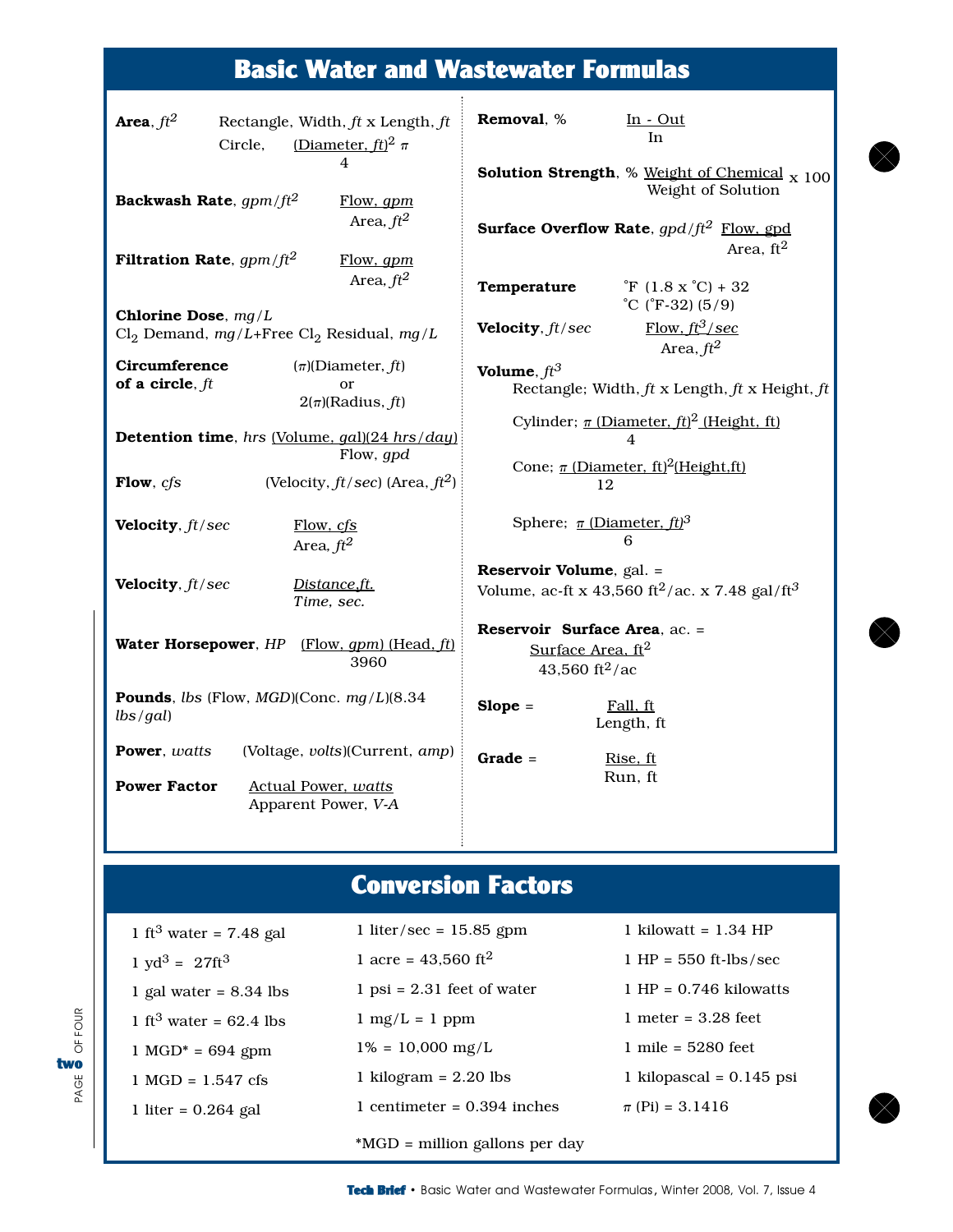## **Powers of Ten**

Prefixes and symbols to form decimal multiples and/or submultiples.

| Power<br>of Ten | E<br><b>Notation</b> | Decimal<br>Equivalent     | Prefix | Phonic | <b>Symbol</b> |
|-----------------|----------------------|---------------------------|--------|--------|---------------|
| $10^{12}$       | $E+12$               | 1,000,000,000,000         | tera   | ter'a  | T             |
| $10^{9}$        | $E+09$               | 1,000,000,000             | giga   | ji'ga  | G             |
| 10 <sup>6</sup> | $E+06$               | 1,000,000                 | mega   | meg'a  | M             |
| 10 <sup>3</sup> | $E+03$               | 1,000                     | kilo   | kil'o  | $\bf k$       |
| $10^{2}$        | $E+02$               | 100                       | hecto  | hek'to | h             |
| 10              | $E+01$               | 10                        | deka   | dek'a  | da            |
| $10^{-1}$       | $E-01$               | 0.1                       | deci   | des'I  | d             |
| $10^{-2}$       | $E-02$               | 0.01                      | centi  | sen'ti | $\mathbf{c}$  |
| $10^{-3}$       | $E-03$               | 0.001                     | milli  | mil'I  | m             |
| $10^{-6}$       | $E-06$               | 0.000,001                 | micro  | mi'kro | u             |
| $10^{-9}$       | $E-09$               | 0.000,000,001             | nano   | nan'o  | n             |
| $10^{-12}$      | $E-12$               | 0.000.000.000.001         | pico   | pe'ko  | p             |
| $10^{-15}$      | $E-15$               | 0.000,000,000,000,001     | femto  | fem'to | f             |
| $10^{-18}$      | $E-18$               | 0.000,000,000,000,000,001 | atto   | at'to  | a             |

### **Sample Questions**

- 1. An empty storage tank at standard atmospheric pressure (not under pressurized condition) is 8 feet in diameter and 32 feet high. How long will it take to fill 90 percent of the tank volume if a pump is discharging a constant 24 gallons per minute into the tank?
	- **a**. 7 hours and 31 minutes
	- **b.** 8 hours and 21 minutes
	- c. 8 hours and 23 minutes
	- **d**. 9 hours and 17 minutes

Solution: Don't look at the problem as a whole. Instead, break it into steps:

First. calculate the area of a circle 8 feet in diameter;

Diameter, ft)<sup>2</sup>  $\pi$ ,  $8^2$   $\pi$ ,  $64$   $\pi$ , 16(3.1416)= 50.26 ft<sup>2</sup>  $\overline{4}$  $\overline{4}$  $\overline{4}$ 

**Second,** calculate the volume of a cylinder;

(Diameter, ft)<sup>2</sup>  $\pi$  (Height, ft),  $\overline{4}$ since the area is already calculated, just multiply by the height.

50.26 ft2 x 32 ft high = 1,608.5 ft<sup>3</sup> (cubic feet)

**Third,** convert from  $ft^3$  (cubic feet) to gallons; 1 ft<sup>3</sup> water = 7.48 gallons

1,608.5 ft<sup>3</sup> x  $\frac{7.48 \text{ gallons}}{2.48 \text{ gallons}}}$  = 12,031.5 gallons,  $\mathrm{ft}^3$ this is total volume tank can hold Fourth. calculate what 90% of the total volume would be

12,031.5 gallons x 90%, 100

12,031.50 gallons x .90 = 10,828.39 gallons

Fifth, calculate time to pump at 24 gallons per minute

 $10,828.39$  gallons = 451.18 minutes 24 gallons minute

Sixth, convert minutes to hours and minutes;  $60$  minutes = 1 hour

 $451.18$  minutes = 7.52 hours 60 minutes hour

Now take the .52 hours and multiply by 60minutes/hour

7 hours and  $(0.52 \times 60) = 31.2$  minutes

7 hours and 31 minutes

The answer is a. 7 hours and 31 minutes